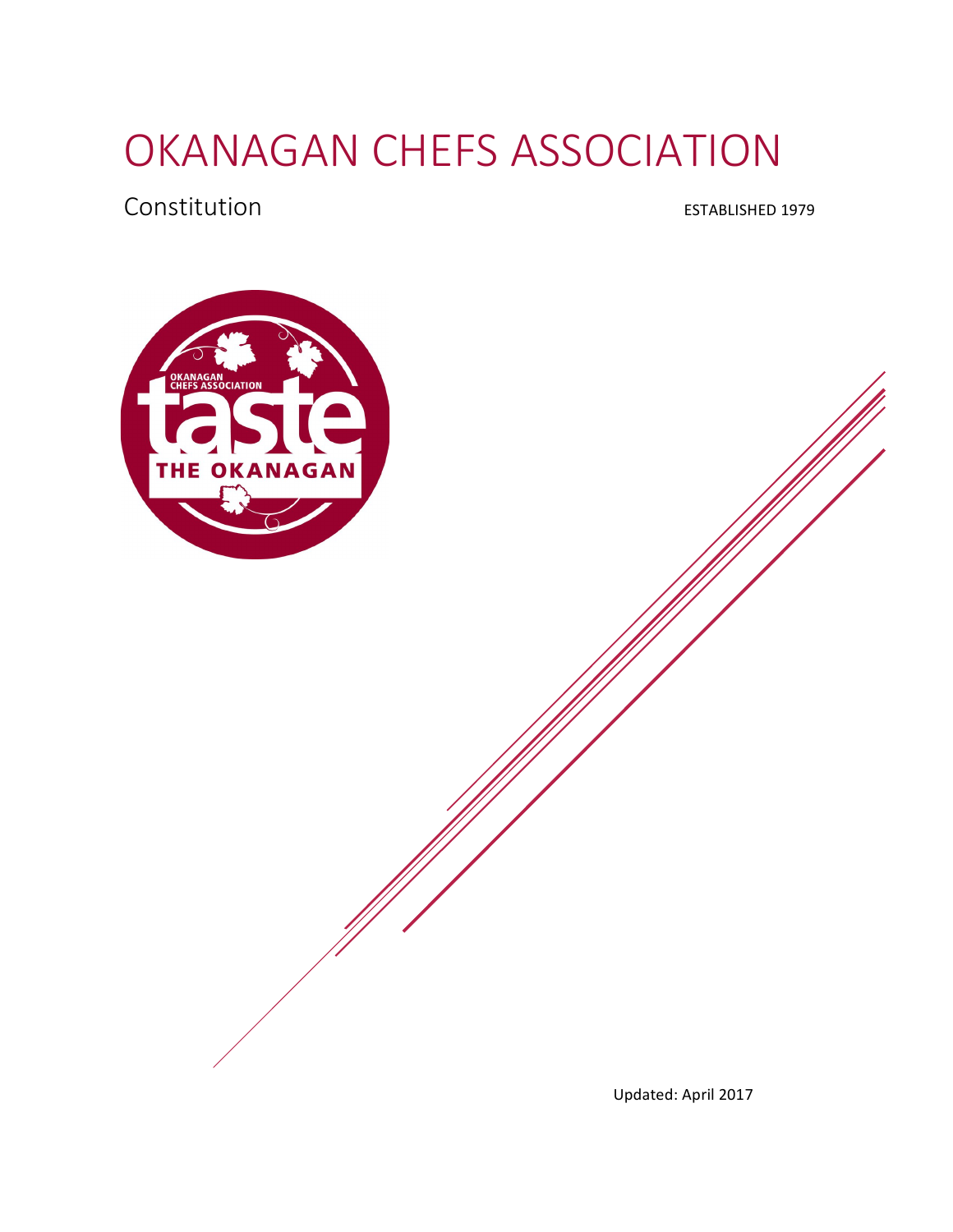# Article 1 - Identity

The name of the society is: Canadian Culinary Federation Okanagan (CCFCC) also known as the Okanagan Chefs Association (OCA).

#### Article 2 – Purpose

- A. The advancement of the general interest of the profession of chefs in the Province of British Columbia.
- B. To promote the good name of the members throughout the profession, integrity among themselves and fidelity to employees and patronizing public.
- C. To promote education in the profession, active community involvement, thus, increasing the opportunities for youth in the culinary, hospitality industry
- D. To publicize the training, knowledge and skills of the professional chef, so that his/her capabilities are appreciated and that he/she shall receive industry standard compensation
- E. To set standards for the professional chef and supervise these standards to maintain a high successful performance.

# Article 3 - Business

The business of the Okanagan Chefs Association shall be carried only in the Province of British Columbia, with the principle office in the city of Kelowna.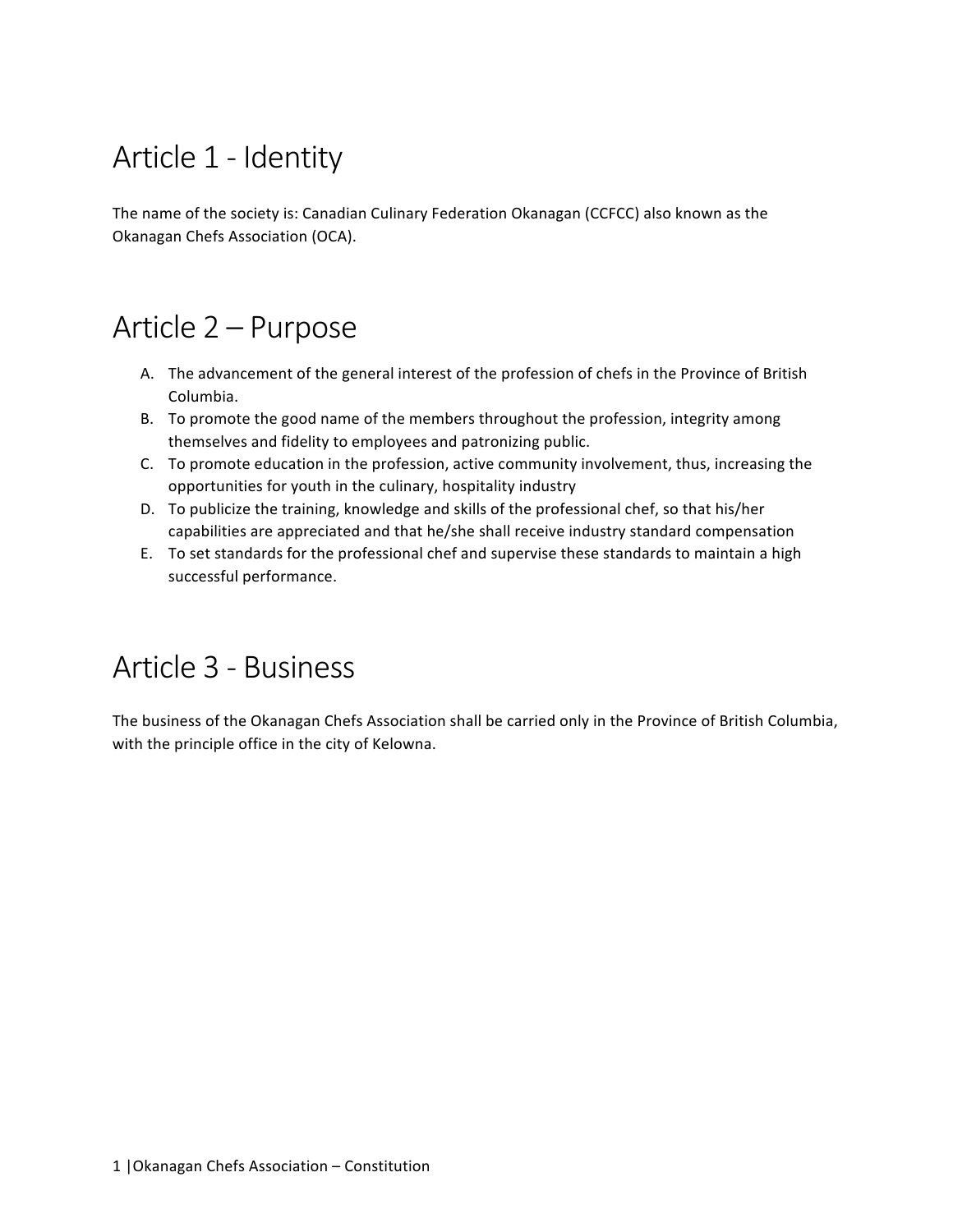# Article 4 – Code of Ethics

Section 1 – Rules of Conduct: The National Board of Directors and Okanagan Chefs Association may suspend or strike off the rolls for non-payment of dues, any member, provided that such member shall have the right to be reinstated through the Okanagan Chefs Association upon full payment of the said dues and arrears.

Section 2 – Code of Ethics: I hereby embrace this Code of Ethics as laid down by the Canadian Culinary Federation and Okanagan Chefs Association and I certify that I shall abide by the constitution of these associations and uphold the dignity of our profession before personal advantage. I shall not use unfair means to gain professional advancement or to injure the chance of another colleague to secure or hold employment. I shall at all times conduct myself so as not to bring discredit or dishonor upon the Canadian Culinary Federation or Okanagan Chefs Association.

Section  $3 -$  Code of Conduct: This code of conduct is meant to be parallel and support the mission, values and principles of the CCFCC. It provides visible and transparent guidelines for behavior and reflects the covenant that the CCFCC has committed to uphold.

- A. Conduct shall at all times, reflect integrity, professionalism, courtesy and respect towards others as well as the industry at large. Honesty is an essential component of trust.
- B. All members shall work co-operatively together for the betterment of the OCA and treat one another fairly and with dignity.
- C. Any behavior that could be construed as harassment or discrimination on any grounds protected by human or civil rights law will not be condoned.
- D. Respect the dignity and identity of all members, and acknowledge indigenous knowledge, culture, religious faith and values.
- E. Support the growth of knowledge and the free interchange of ideas within the profession, respect and honor of the views and opinions of colleagues and their right to express them. We may not always agree, but disagreement is no excuse for poor behavior, disrespect and poor manners.
- F. It is important that we resolve disagreement and differing views with constructive discussion and a documented process.

Section 4 - Representation: No member of the OCA shall formally represent the OCA, at any time, without prior and written authorization of the President and a majority vote of the Board of Directors

Section 5 – Conflict of Interest: Each individual, acting in any capacity for this Association shall disclose to the Board of Directors any situation that may be construed as a material conflict of interest.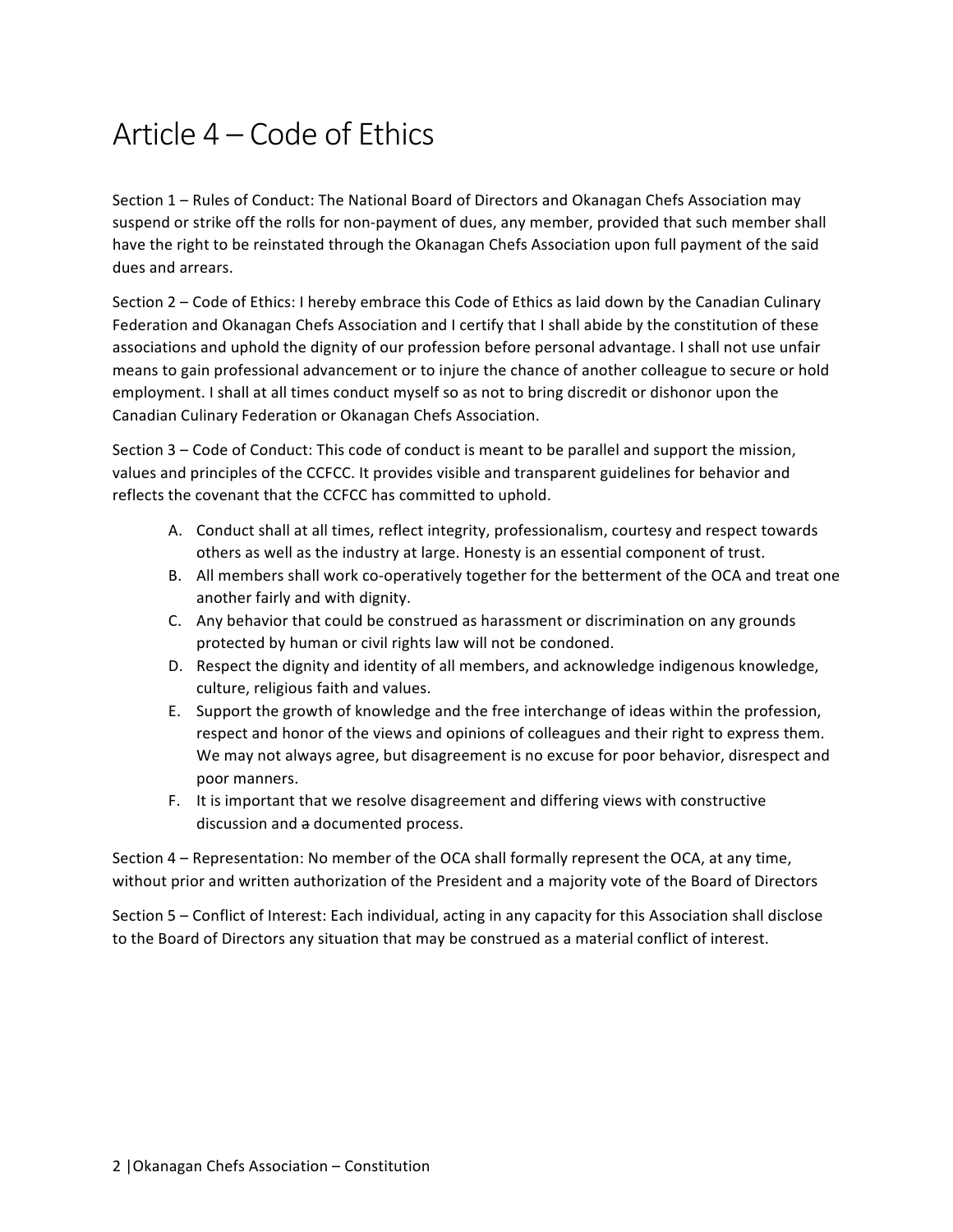# BYLAWS

# Article 1 – Meetings

Okanagan Chefs Association shall meet once per month (excluding July and August). Special meetings may be called by the majority vote at a regular meeting at which a quorum is present. Regular monthly meetings shall commence at 6:00pm, the meetings shall begin with the code of ethics being read. Membership shall be notified of the place of such meetings in the monthly minutes and on the website. No meetings are scheduled for July and August.

## Article 2 – Initiation Fees and Dues

Every member of this society shall pay fees and dues as prescribed in the bylaws of this society. Members who are appointed by the CCFCC or the OCA Board of Directors as lifetime members will be excluded from paying fees and dues.

# Article 3 – Officers

- a) The officers of the Okanagan Chefs Association shall be; a President, Vice President, a Secretary Treasurer, Membership Director, Junior Director and as may be provided for in the bylaws. All officers together with the immediate Chairman (past president), shall constitute the Board of Directors, having general administrative powers. The officers shall be selected as provided for in the bylaws of this society.
- b) The terms of each officer shall commence from the date of the Annual General Meeting and shall continue for a term of two years. The board executive officer terms will rotate in the following unpaid membership positions biannually, slate one consists of the President, Secretary, Junior Director; slate two consists of the Vice President, Membership Director and Treasurer. In addition to the board executive there will be a position held for a national director (if one is held by a members of our association) and for Chairman (also known as Past President). As well, the President may appoint a maximum of four additional directors who will serve a term of one year, these four board positions will be dissolved annually at the annual general meeting. All members of the board will have voting rights.

# Article 4 – Quorum

33% (thirty three percent) of active members shall constitute a quorum for the transaction of all business of the Okanagan Chefs Association. However, a quorum will never be less than 10 (ten) voting members.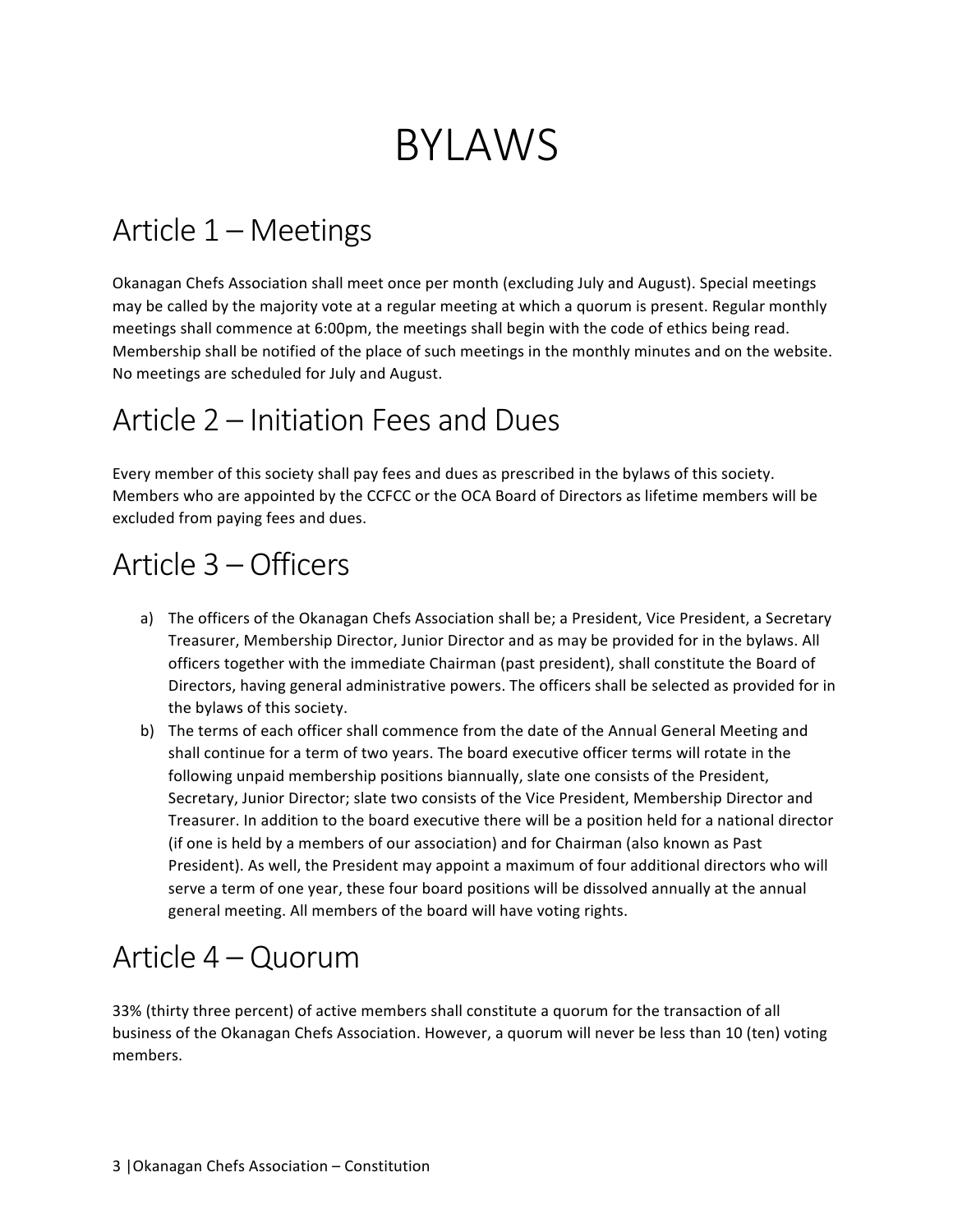# Article  $5 -$  Affiliation

The Okanagan Chefs Association shall be a member of the Canadian Federation of Chefs and Cooks (CCFCC) and The World Association of Chefs Societies (WACS) Okanagan Chefs Association shall make payments on all eligible members as required by the CCFCC, provided however, there shall be no change affecting the financial obligation of Okanagan Chefs Association to the CCFCC, except after a motion has been ratified by convention of the CCFCC.

# Article 6 – Amendments

This constitution may be amended to change the name of this society resolution adopted by three forth majority vote at a regular meeting of the Okanagan Chefs Association, but such amendment must be proposed in writing by an active member at the meeting preceding that at which the amendment is to be voted on. Other amendments may only be made at the Annual General Meeting of the Okanagan Chefs Association in a manner provided for in the bylaws. No amendments shall become effective unless confirmation of change has been received from the registrar of Companies.

# Article 7 – Membership

Section  $1 -$  Any person who is employed or trained in culinary, tourism and agriculture may become a member of the association.

Section 2 – Applicants who become members shall be classified by the membership committee. The membership of the Okanagan Chefs Association shall be divided into three classifications; Chef Member, Associate Member or Junior Member.

Section  $3$  – Chef members shall be entitled to all national benefits, rights and privileges of this society and shall share in its responsibilities.

Section 4 – Associate Members are companies whose primary business is to serve the culinary, tourism or agricultural industries. Associate members are entitled to vote on behalf of this societies activities.

- A. An associate member company must forward to the Membership Director the name of their representative and may not delegate someone else to attend in the place of the registered member.
- B. The number of associate members may not exceed 49% of active members.

Section 5 -Junior Members are not qualified as full active members. Their voting rights or privileges will be considered as a half a vote. Open to any person actively engaged in the preparation of food in a commercial establishment or is enrolled in a recognized course of culinary studies at a college, school or institute. Is actively involved in work /study in the trade of cooking at the time of the application. A member may be a junior member for a maximum of five years from joining the OCA and CCFCC and may remain a junior member for a maximum of one year after receiving his/her red seal certification.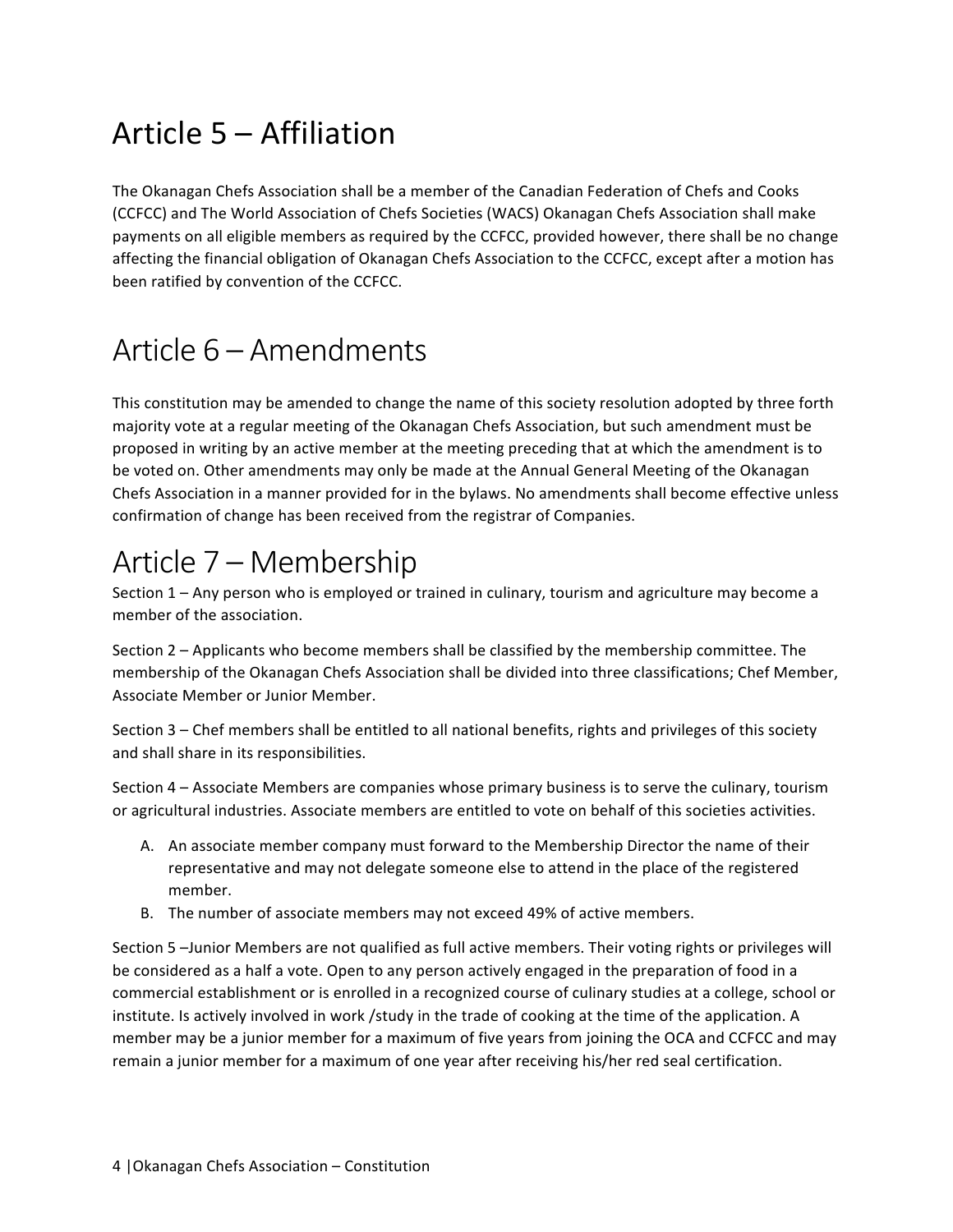Section 6 – Traveling Members: Are active members and are entitled to at large status. To be eligible he/she has to work or live from Penticton South, Vernon North and the Kootenays and is not based within the Central Okanagan. They still have all rights and voting privileges of membership.

Section 7 –Members: Application for membership shall be made in writing on a form provided by Okanagan Chefs Association. The application shall be signed by two active members in good standing, vouching for the applicant's eligibility. Such application, accompanied by the initiation fees and dues shall by returned to the Membership Director.

Section  $8 -$  All Chef and Junior membership certificates shall be mailed directly to the member by the CCFCC. Certificates must be returned upon termination of membership. Chef and Junior members will receive an Okanagan Chefs Association Chefs Jacket, Associate members will receive golf shirts.

Section  $9 - No$  applicant for active membership shall be eligible to membership unless he/she has been in actual service as an Executive Chef, Sous Chef, Chef for three years or more, or basically trained in apprenticeship, or trade school or journeyman ticket and executing a supervisory position in food management for three years or more. Members are accepted on their own merit.

Section 10 – Every Chef and Junior member will join the Canadian Federation of Chefs and Cooks, and World Association of Chefs Society provided that he/she meets the eligibility requirements of the Federation.

Section 11 – Any member whose conduct contravenes and/or disobeys the tenets of the Code of Ethics and Code of Conduct may be suspended from membership in the Association on the recommendation of the Board of Directors and may be suspended or expelled by the President, provided that such suspension and removal may be appealed by the member to a special meeting of the Board of Directors and the General Membership, (with 60 days notice) which will be called specifically during the next Annual General Meeting, to hear the appeal of the suspension of the member. At such special meeting, the General Membership may vary, approve, or rescind the decision of the Board of Directors by a twothirds majority of the eligible voters registered at the convention.

Section  $13 -$  If a member no longer wants his/her membership they will submit in writing to the Membership Director declaring this or if a member has not paid his/her annual dues by January 15 each calendar year they will be considered nonmembers.

Section 14 - A member may bring prospective members to the regular meetings of the Okanagan Chefs Association and will pay the required guest fee. Space for guests is based on availability.

# Article 8 – Fees and Dues

Section  $1$  – Every member must pay fees and dues as prescribed in the bylaws of Okanagan Chefs Association.

Section  $2$  – The annual dues of this Okanagan Chefs Association will be reviewed by the board of directors annually and if dues are to be increased will be presented to the membership at the September meeting for voting. Invoicing and annual dues for the upcoming year will be done annually in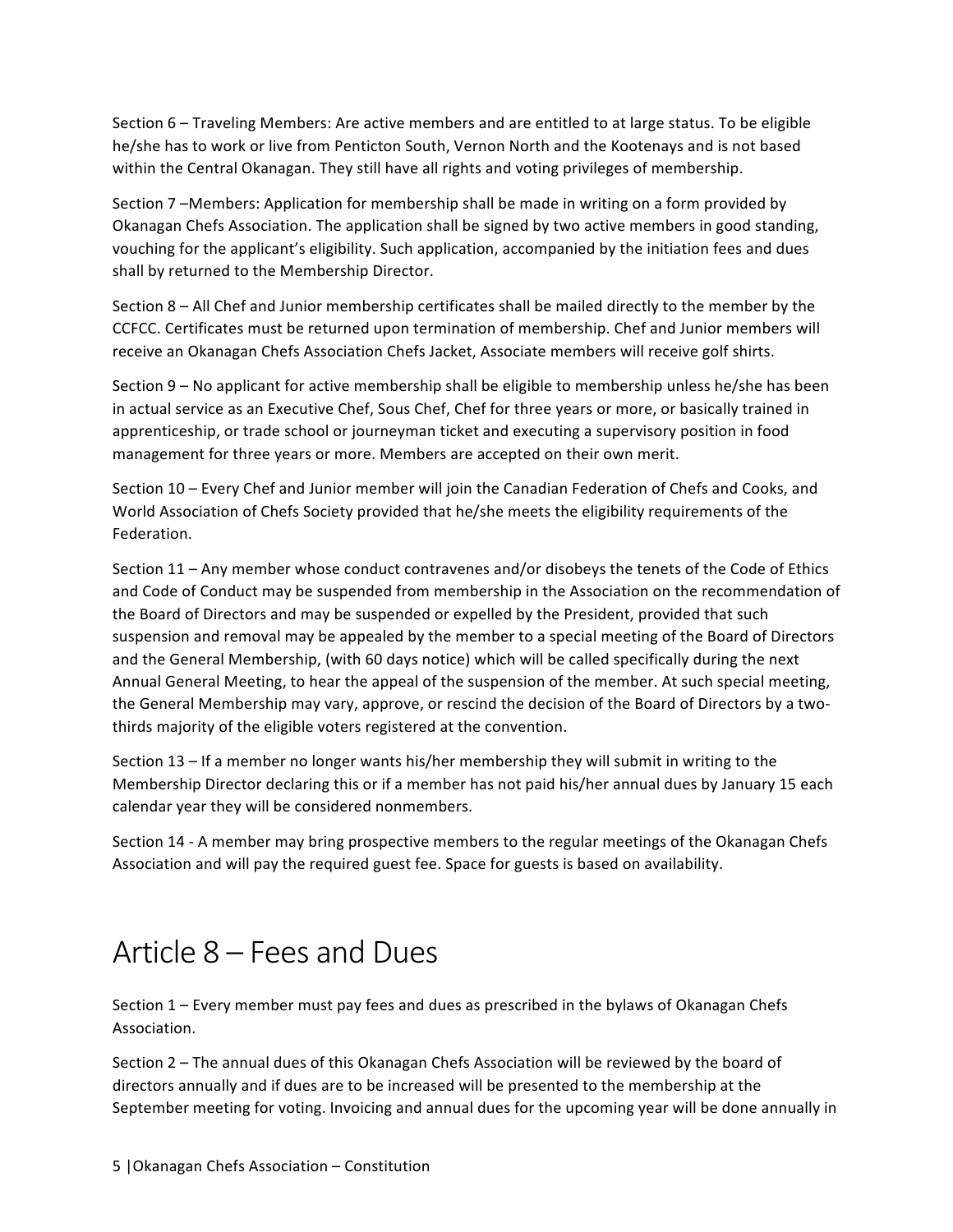October. Members will have the opportunity to pay by cheque, cash or credit card with a deadline of January 15<sup>th</sup> each year.

# Article 9 – Election of Officers and Directors

Section 1 - The officers of Okanagan Chefs Association shall include a President, Chairman (Past President), Vice President, Secretary, Treasurer, Membership Director, Junior Director and up to four Directors. All officers shall constitute the Board of Directors of this Okanagan Chefs Association, having general administrative powers. The officers shall be selected as provided by the bylaws of the Okanagan Chefs Association.

Section 2 – The terms of each elected officer shall commence on the date of the Annual General Meeting and shall continue for a term of two years. The board elected executive officer terms will rotate in the following unpaid membership positions biannually, slate one consists of the President, Secretary, Junior Director; slate two consists of the Vice President, Membership Director and Treasurer. In addition to the board executive there will be a position held for a national director (if one is held by a member of our association) and for Chairman (also known as Past President). As well, the President may appoint a maximum of four additional directors, the four additional directors will serve a term of one year, their terms will begin once appointed and dissolve at the next annual general meeting. All members of the board will have voting rights.

Section 3 - The election of officers and Directors shall take place at the Annual General Meeting

Section  $4 - At$  the January meeting, the President shall appoint a nominating committee led by the Vice President. This committee shall consist of active members. This committee shall present its report at the February meeting and shall present only the names of active members who have consented to serve if elected. In February, further nominations may be made from the floor and be made by an active member. Nominations will be accepted from the floor at the Annual General Meeting only when there are no nominations for an officer position. Nominations will be accepted until fourteen days prior to the Annual General Meeting. All elections shall be by secret ballot at the annual general meeting, unless secret ballot is dispensed with by unanimous consent, a majority vote of all voting members as are present, necessary for a choice.

Section 5 – Chef, Associate, and Traveling members may vote by proxy if they are unable to attend. Such proxy must be filed the Friday prior to the meeting and must be sent to the Vice President.

Section  $6 -$  Any vacancy in office shall be filled by a special election held at the next general meeting following the announcement of the vacancy.

Section 7 -- The society shall retain the power of vacating the office of any member of the Board of Directors at a special meeting called for this purpose. An affirmative vote of not less than fifty percent of voting members shall be required for this purpose.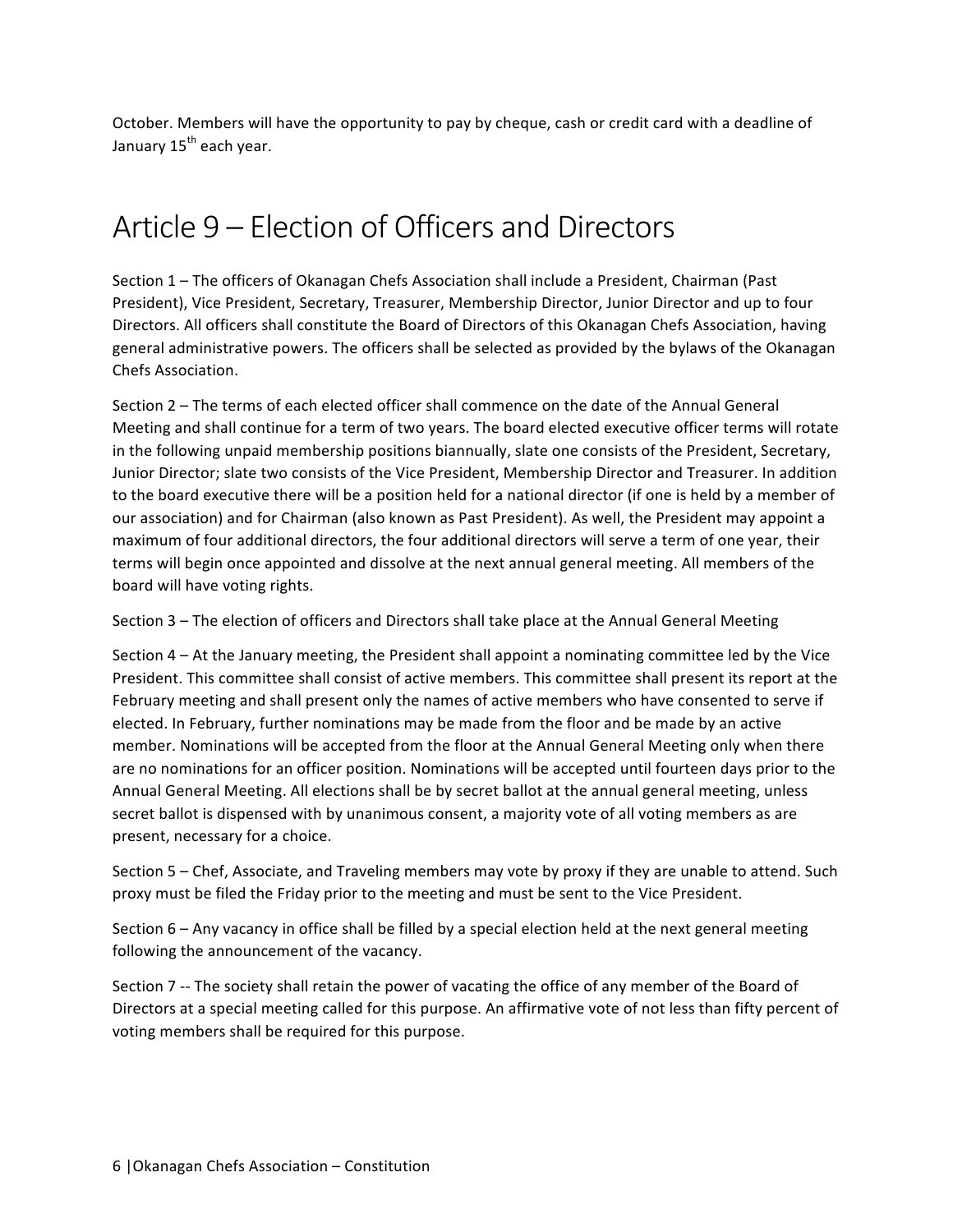Section 10 – The Board of Directors shall have authority consistent with the Constitution and Bylaws of Okanagan Chefs Association to act in all matters pertaining to the management of the Okanagan Chefs Association and conduct of its members.

Section 11 – Any and all acts of the Board of Directors may be rescinded at the next regular meeting. A two-thirds vote of the members present shall be required to annual or amend any action of the Board. Exceptions to these rules are:

- A. Conduct of routine business
- B. Appointment to Provincial Boards and Committees.
- C. All motions must be presented to the membership by an active member, followed by open floor discussion, Moved to be accepted by an active member, seconded by an active member and voted on by the present voting membership. In order for a motion to be passed it must be accepted by two thirds of active members present and recorded in the meeting minutes.

Section 12 – This Okanagan Chefs Association is entitled to representation at all CCFCC conventions. Okanagan Chefs Association shall select its representatives in sufficient time for the Secretary of the society to prepare proper credentials for them. In the event that the Okanagan Chefs Association is not represented at the convention by a personal representatives elected for this Okanagan Chefs Association, the Board of Directors shall appoint and authorize a proxy with authority to act.

# Article  $11 -$  Duties of Officers

Section 1 -- President: The President, or in his/her absence the Vice President, shall preside at all meetings and appoint all committees unless otherwise ordered. He/She sign all warrants, along with the Treasurer and in general have a supervisory power over the affairs of the Okanagan Chefs Association and ensure that the rules and regulations are enforced.

Section 2 -- Vice President; shall take over in the absence of the President and shall be a member of the Board of Directors and to assist other board executive positions if they are absent or unable to perform duties. The Vice President will also lead the annual nomination committee and will assist with recruitment of new members.

Section 3 - Secretary: The Secretary shall keep accurate minutes of all the proceedings of the Okanagan Chefs Association and of different committees in a fair and impartial manner. He/She shall file and endorse all papers and documents. In the absence of both President and Vice President, shall bring the meeting to order and look after all the Okanagan Chefs Association publicity, community and industry relations. The Secretary shall provide notice of meetings to the membership and shall be responsible for collecting RSVPs from the membership. The secretary is also responsible for booking all of the year's meetings and meeting with the month's host Chef to help plan the meeting. The secretary is responsible for being at every meeting to not only keep minutes, but to register everyone in to the meeting. He/She is also responsible to receive and disseminate information from our branch as well as from the CCFCC. With the assistance of the Membership Director, the Secretary is responsible for keeping and maintaining accurate records of membership contact information.

Section 4 – Treasurer: The Treasurer will keep accurate records of all banking transactions, and collection of dues and report to the membership at every meeting on the financial status of the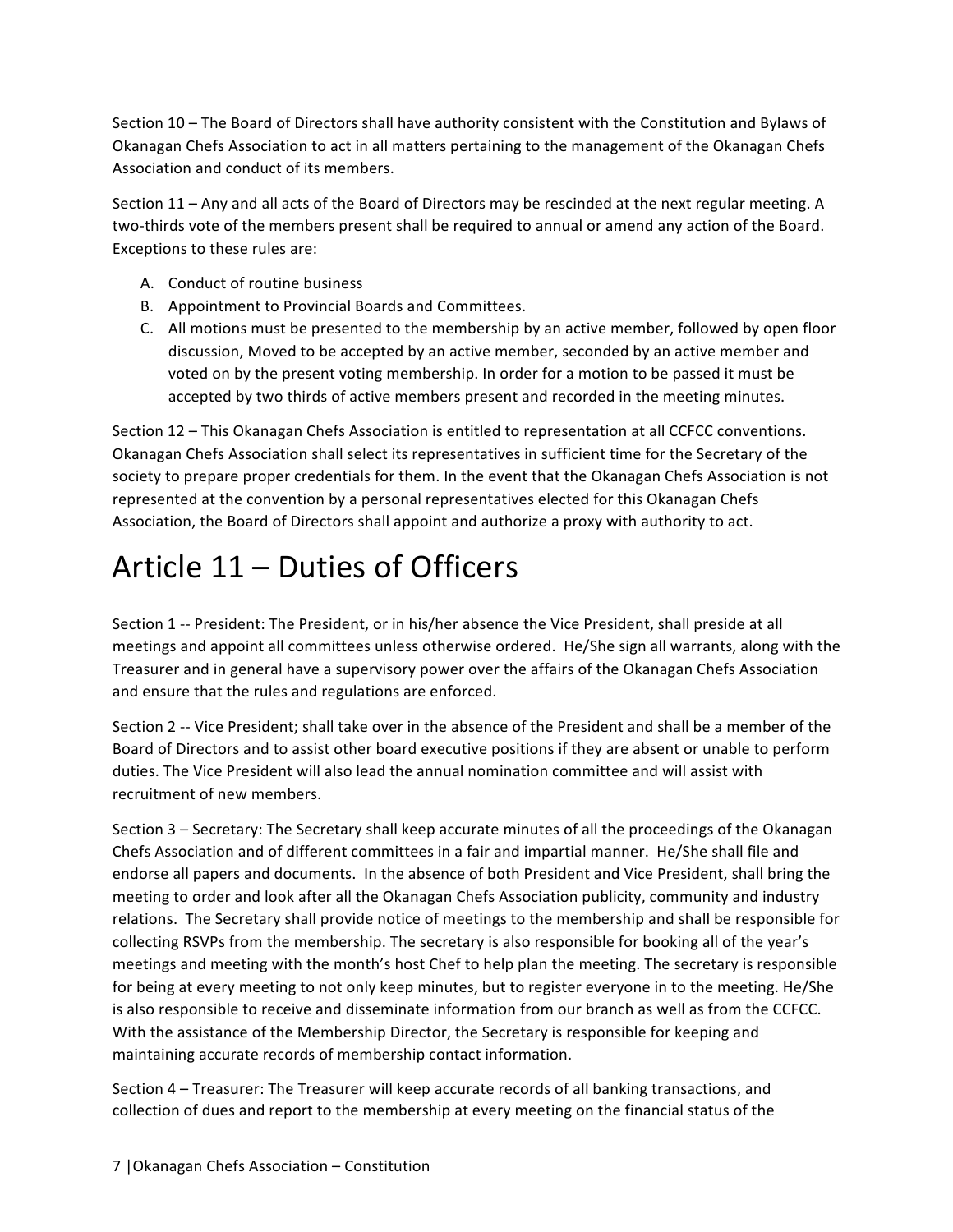Okanagan Chefs Association. He/She will file the necessary paperwork to maintain the non-profit society status of the OCA. The Treasurer assists the Secretary at each meeting by collecting any money owing at the door. The Treasurer will ensure that the host Chef is paid at the end of the monthly meeting.

Section 5 - Membership Director: The Membership Director shall be responsible for the registration of new members to our branch and to the CCFCC. The Membership Director shall be responsible for the collection of membership dues on behalf of the treasurer and for keeping current records of the membership roll. The Membership Director also looks after the ordering/distribution of the OCA Chefs Jackets as well as membership dues invoicing and issuing of receipts pertaining to membership dues. Along with the Secretary, He/She is responsible for keeping and maintaining accurate records of membership contact information.

Section 6 - Junior Director: The Junior Director shall be responsible for representing the Junior membership on the Board of Directors and for reporting the actions and status of the Junior membership to the general membership at the request of the President. He/She is also responsible for recruitment of new Juniors (presentations at the College and/or other Junior locations). He/She is also responsible for finding, booking and setting up Junior events and educational field trips as well as any Junior meetings. He/She is responsible for any correspondence between any Junior member, and from any member of the association regarding Junior matters.

Section 7 -Chairman: The Chairman (Past President) will sit on the Board of Directors as an advisor to the board and shall take over in the absence of the President and Vice President. He/She shall have the casting vote, this being the only vote given in the event of a tie on any questions brought forward.

Section 8 – There is no remuneration for any board member, however if business for the Okanagan Chefs Association involves going out of town or hosting guests; the board of director will be reimbursed for pre-approved expenses. The amount to be paid will be reviewed, determined and voted on by the board of directors. The designated member traveling on Okanagan Chefs Association business shall receive a \$100 per day honorarium to assist with incurred expenses.

# Article 12 – Rules of Order

Section 1 – The rules contained in Robert's Rules of Order, revised shall govern the proceedings of the Okanagan Chefs Association, in all cases which they are applicable and in which they are not inconsistent with any provisions of the Okanagan Chefs Association and these bylaws.

#### Section 2 – Alteration of Bylaws or Constitution

A. No alteration of these bylaws or constitution or additions there to shall be affected, except at the annual general meeting of the Okanagan Chefs Association or a special meeting convened for that purpose and not until the proposed changes have been posted for at least thirty days previous to being acted upon by special resolution. The required majority for passing there of shall by two thirds of the members present at said meeting, who being entitled to do so vote in person or by proxy.